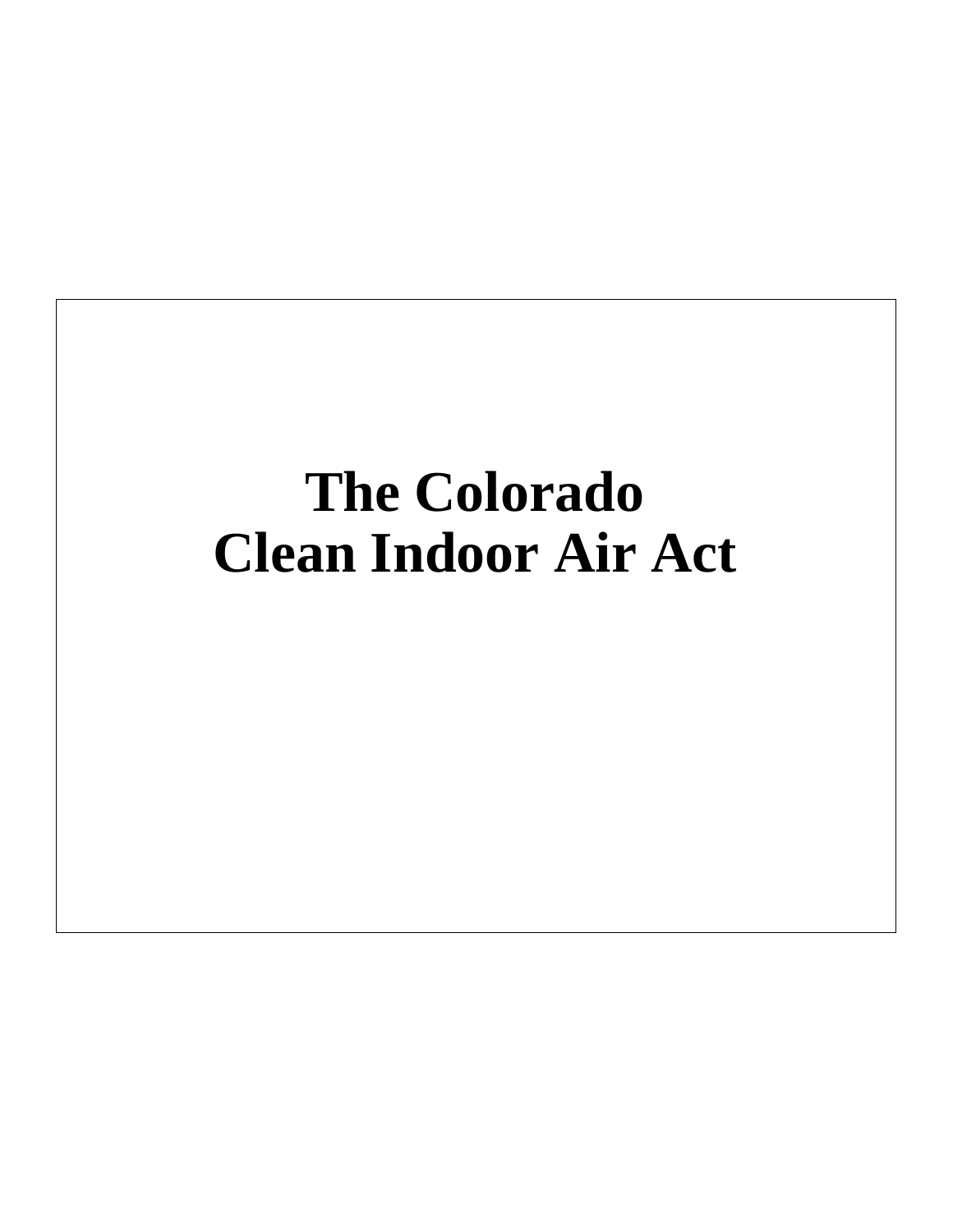#### **The Colorado Clean Indoor Air Act**

... and other unintended consequences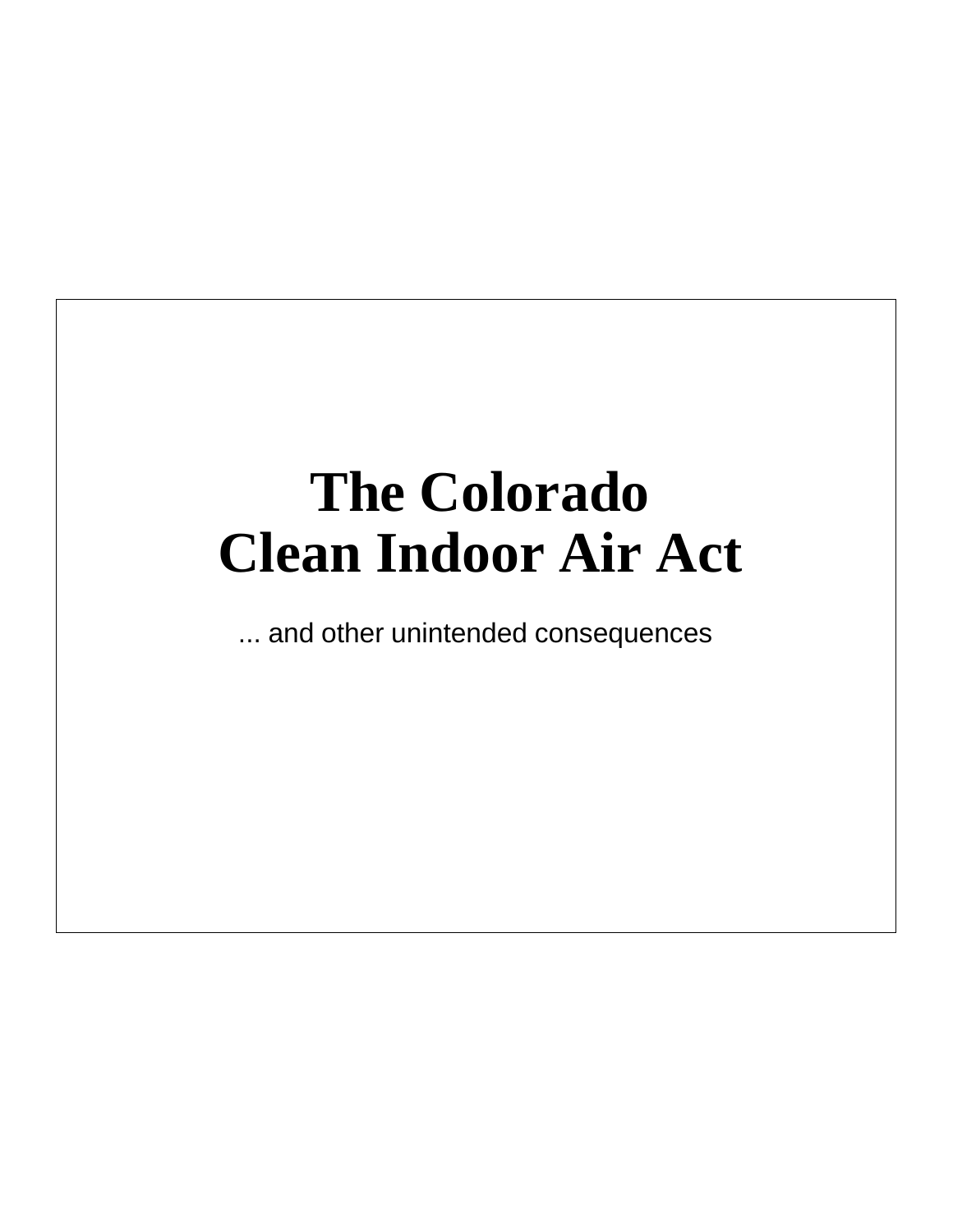#### **chaos**

- **E** Local patchwork
- **Bars vs. restaurants**
- **VFW vs. commercial bingo vs. casinos**
- P Ah-nold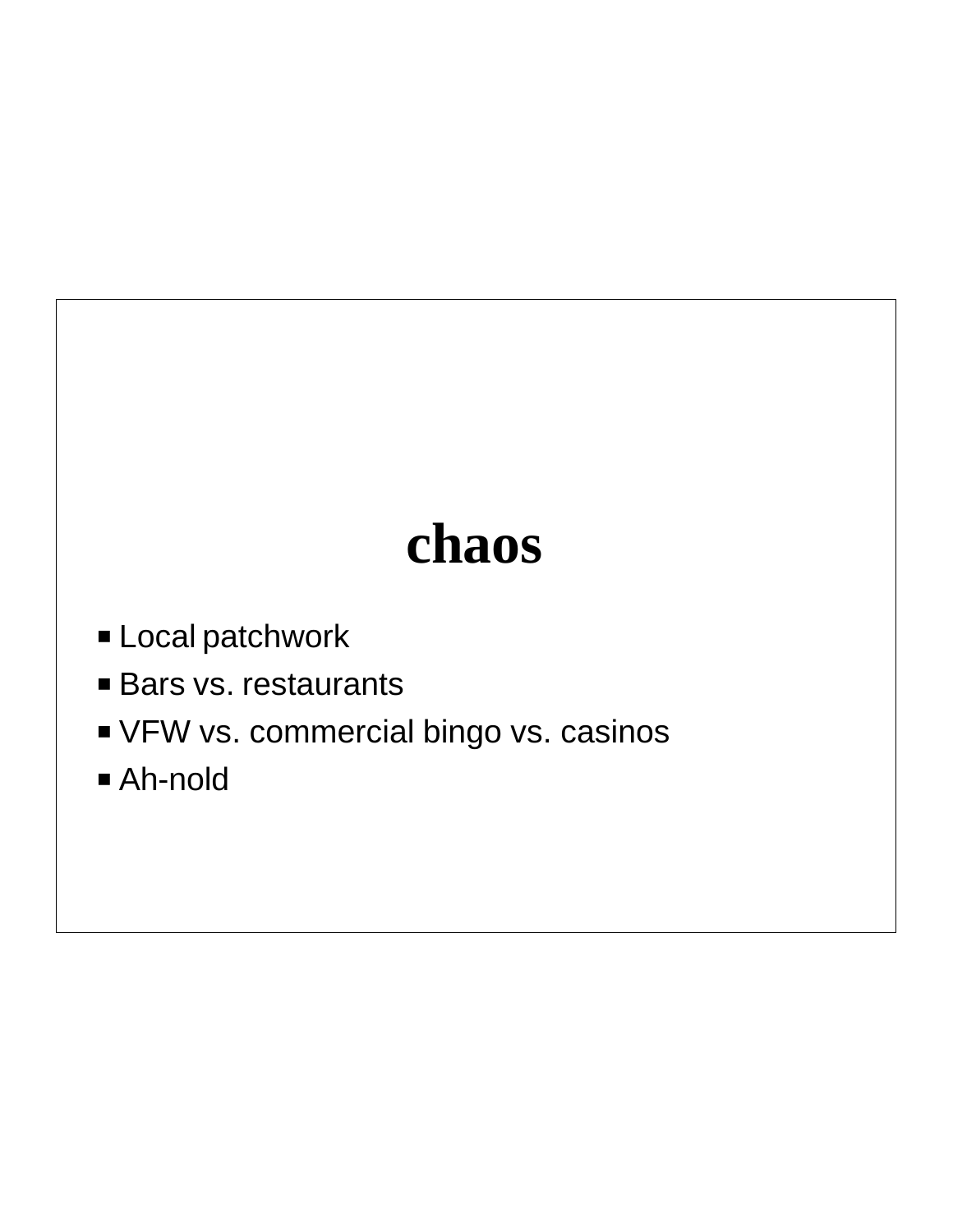## **2005**

First step, false step

- Based on 2004 Delaware law
- No state agency in charge of enforcement, exemptions
- **Petty offense / \$200 fine on 1st violation**
- **Exemptions:** 
	- ▶ Private home or car unless used for day care
	- ▶ Private limousine
	- < Hotel/motel up to 25% of available rooms
	- < Retail tobacco business
	- < Outdoor patio (unless posted as nonsmoking)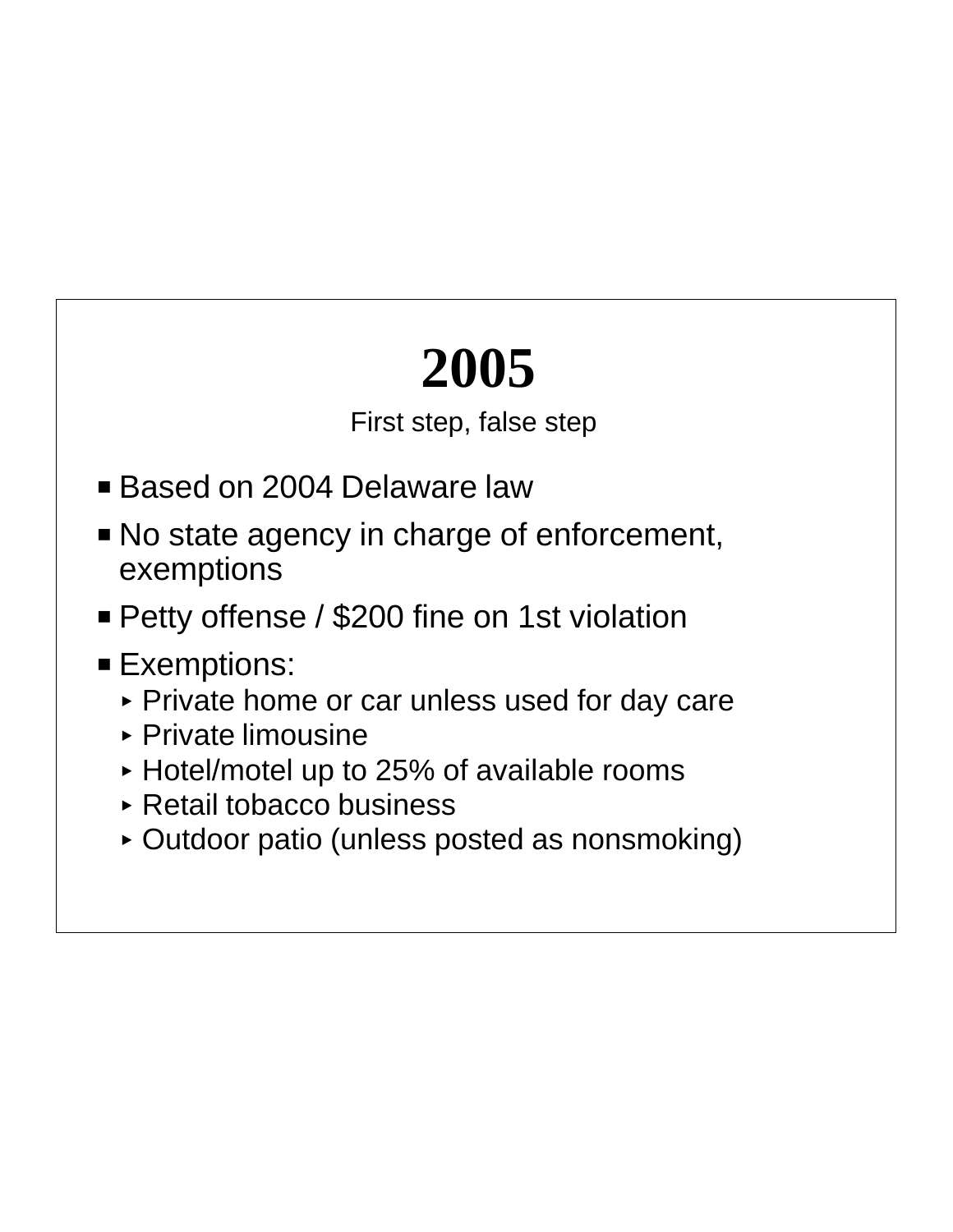## **Sleeper!**

**25-14-206. Optional prohibitions.** (1) The owner or manager of any place not specifically listed ... , including a place otherwise exempted ... , may post signs prohibiting smoking or providing smoking and nonsmoking areas. Such posting shall have the effect of including such place, or the designated nonsmoking portion thereof, in the places where smoking is prohibited or restricted pursuant to this part 2.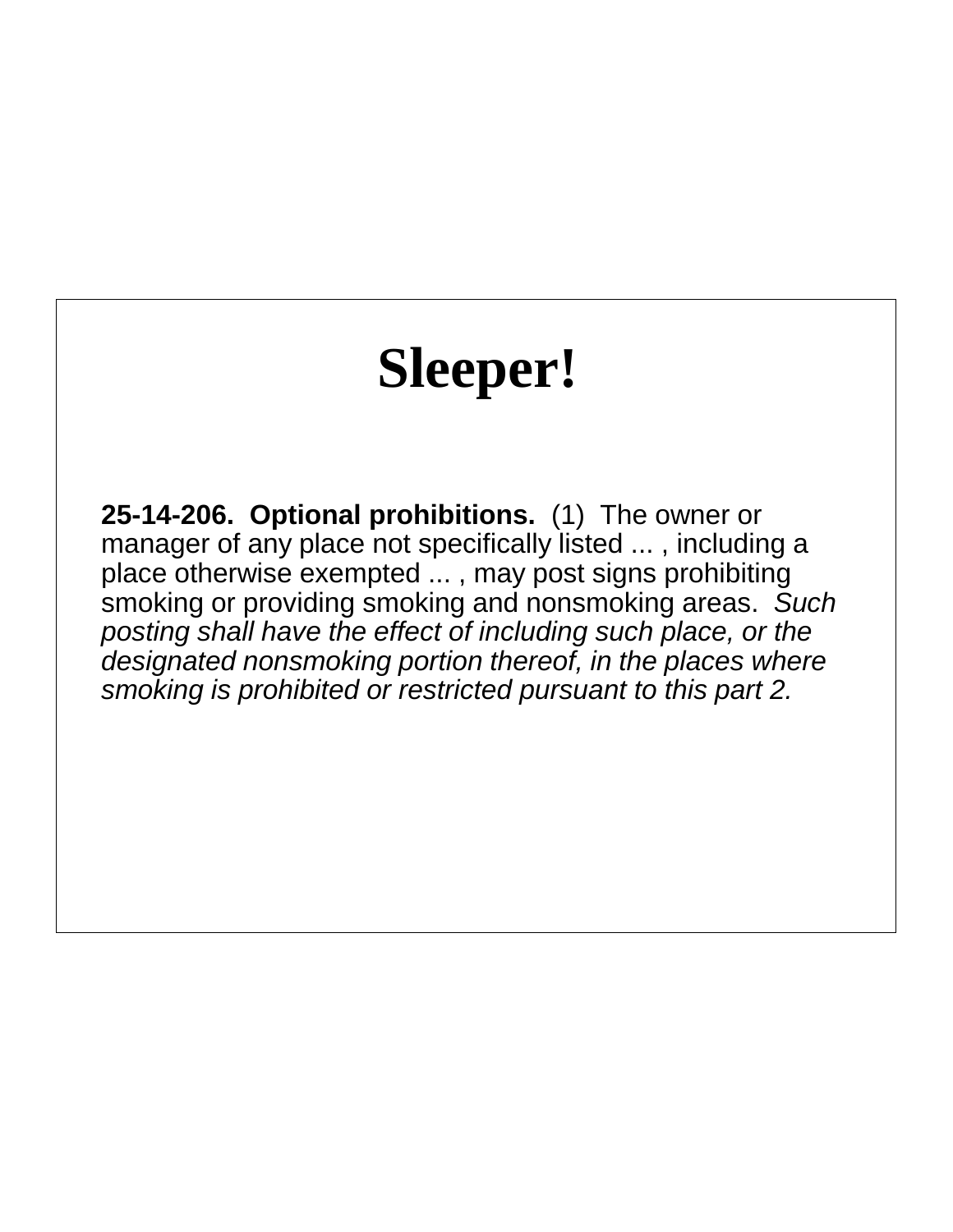## **Sleeper!**

**25-14-204. General smoking restrictions.** (1) Except as provided in section 25-14-205, and in order to reduce the levels of exposure to environmental tobacco smoke, smoking shall not be permitted and no person shall smoke in any indoor area, including, but not limited to:

(k) (I) Any place of employment that is not exempted.

(II) In the case of employers who own facilities otherwise exempted from this part 2, each such employer shall provide a smoke-free work area for each employee requesting not to have to breathe environmental tobacco smoke. Every employee shall have a right to work in an area free of environmental tobacco smoke.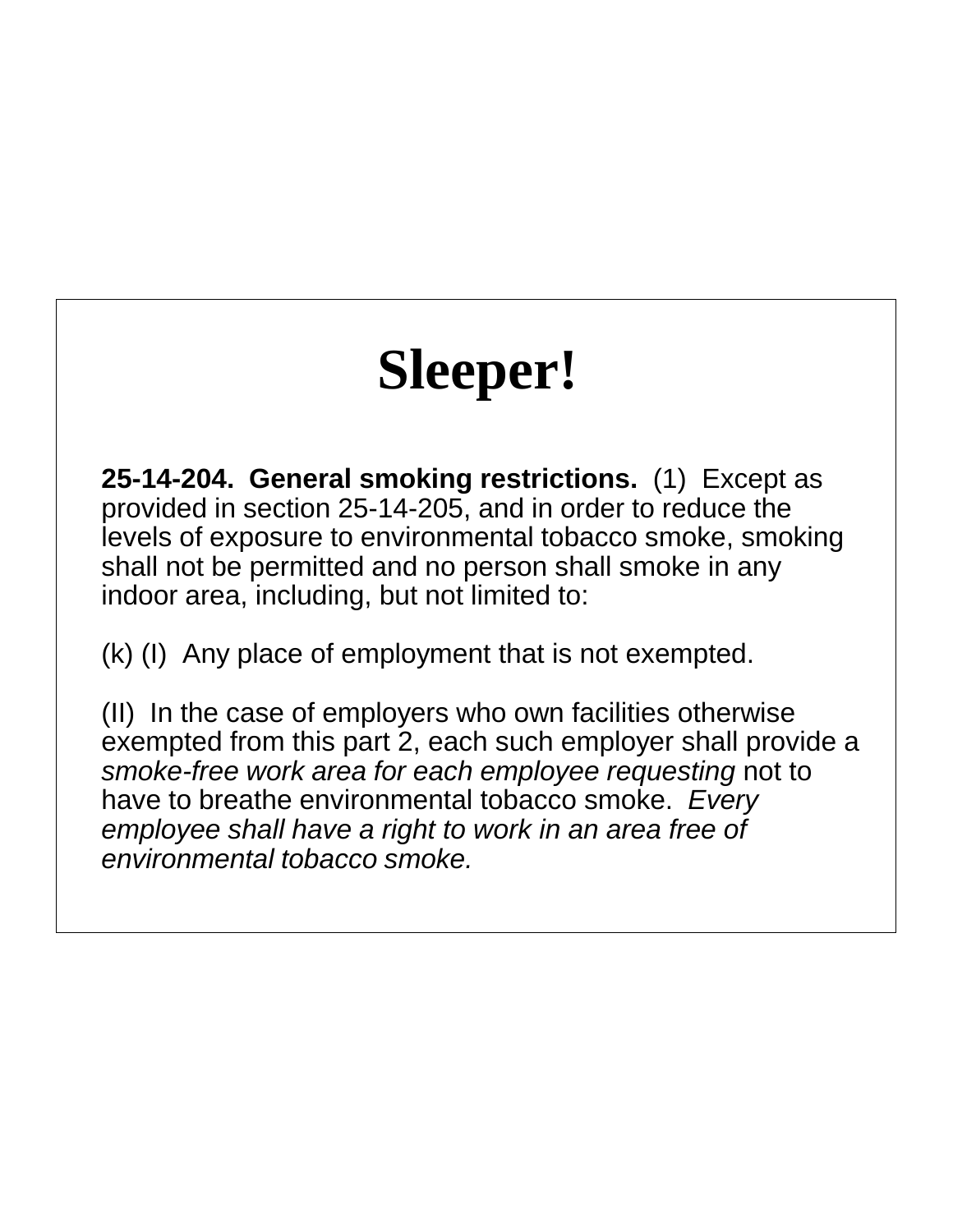# **Strong medicine**

Enforcement provisions that didn't survive the initial draft - designed to protect those asserting their rights under the Act or reporting violations

- **Employment**
- Housing
- Places of public accommodation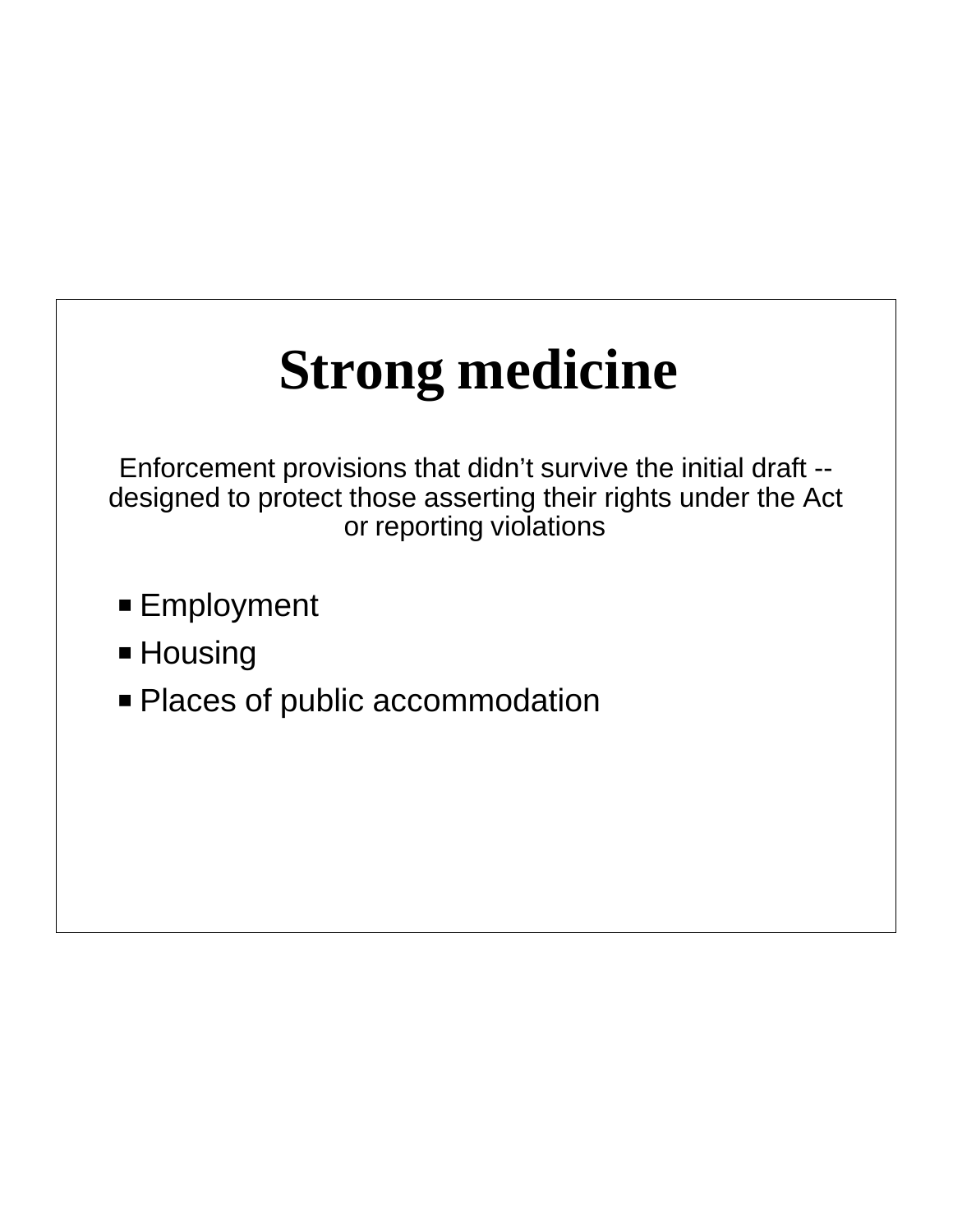## **A Bill For An Act**

#### CONCERNING

The prohibition of smoking in certain food service establishments, and, in connection therewith, prohibiting smoking in food service establishments that do not serve alcohol beverages and in those that possess hotel and restaurant licenses to sell alcohol beverages.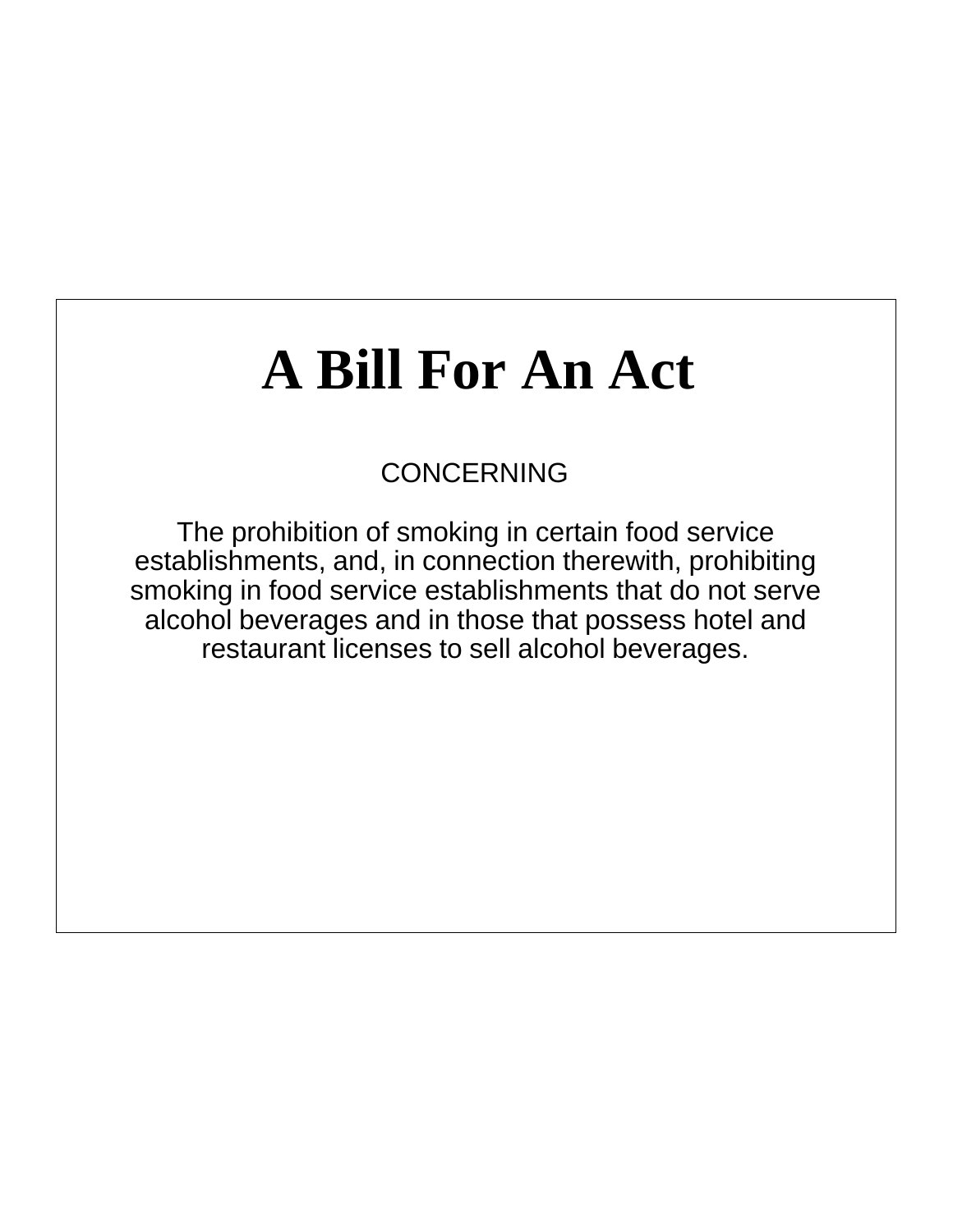#### **Second verse**

Same as the first, except ...

- Cigar bars ("cigar-tobacco bars");
- An airport smoking concession;
- $\blacksquare$  A place of employment that is not open to the public and that is under the control of an employer that employs three or fewer employees;
- A private, nonresidential building on a farm or ranch, as defined in section 39-1-102, C.R.S., that has annual gross income of less than five hundred thousand dollars;
- The retail floor plan, as defined in section 12-47.1-509, C.R.S., of a licensed casino.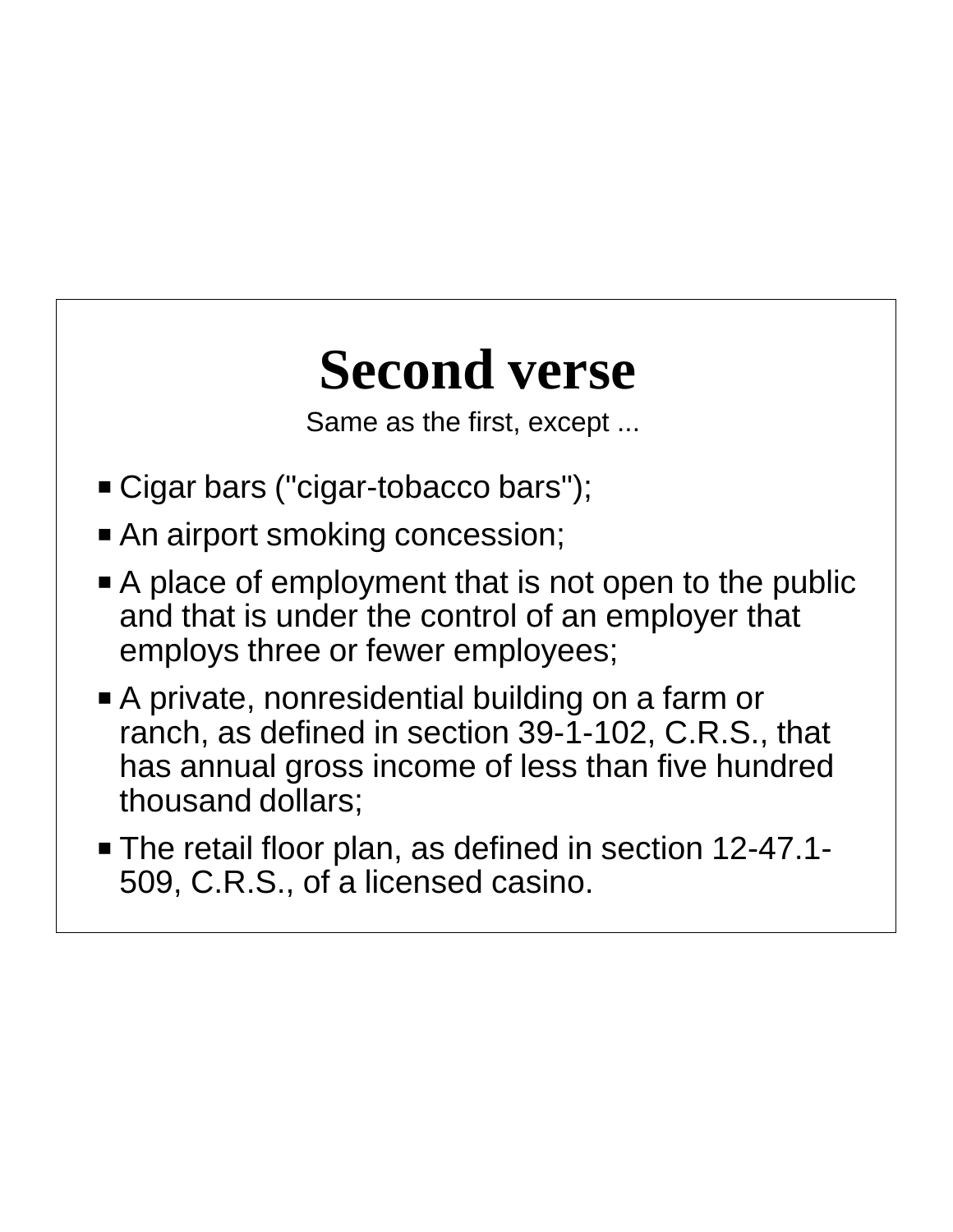**12-47.1-509. Licensed premises - retail floor plan.** For purposes of this section, "retail floor plan" means a physical layout of the inside of the building in which limited gaming will take place, which shall show the location of the licensed premises within the building. The retail floor plan shall be submitted to the commission with an applicant's application for a retail gaming license. Approval of the retail floor plan is subject to commission rules and those rules pertaining to the public health, safety, good order, and general welfare of the cities of Central, Black Hawk, and Cripple Creek. All gaming devices shall be located within the licensed premises of a business. A licensed retailer may change the physical location of the licensed premises with commission or director approval, however, in no event shall the licensed premises as modified violate any provision of this article or consist of more than two noncontiguous areas on one floor. Failure of the commission or the director to deny an application to relocate the licensed premises in a building, within thirty days of such application, shall be deemed an approval thereof.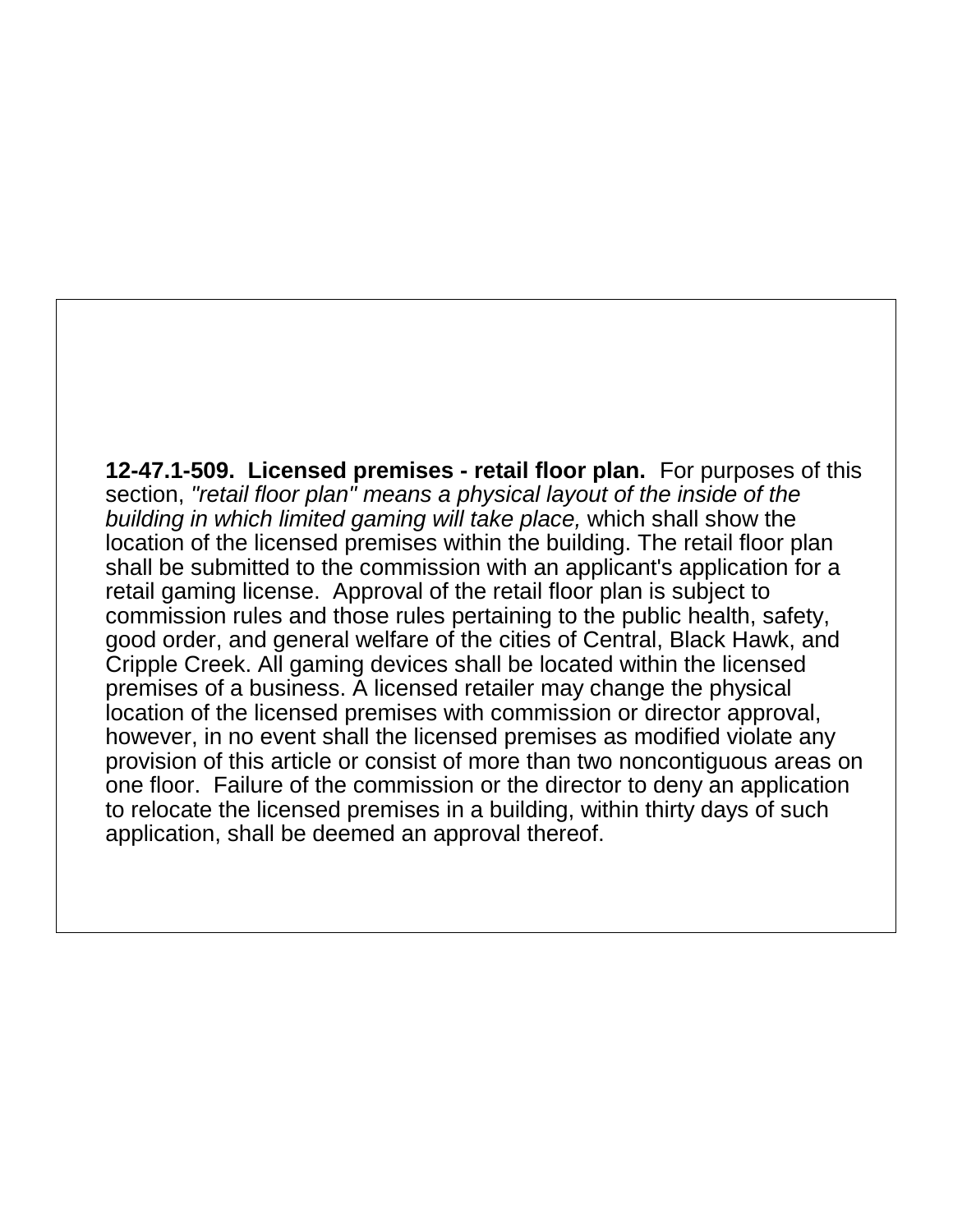

• The premises of a private membership organization. As used in this paragraph, a "private membership organization" means a private club or other organization that maintains a roster of dues-paying members that is updated on a monthly or less frequent basis.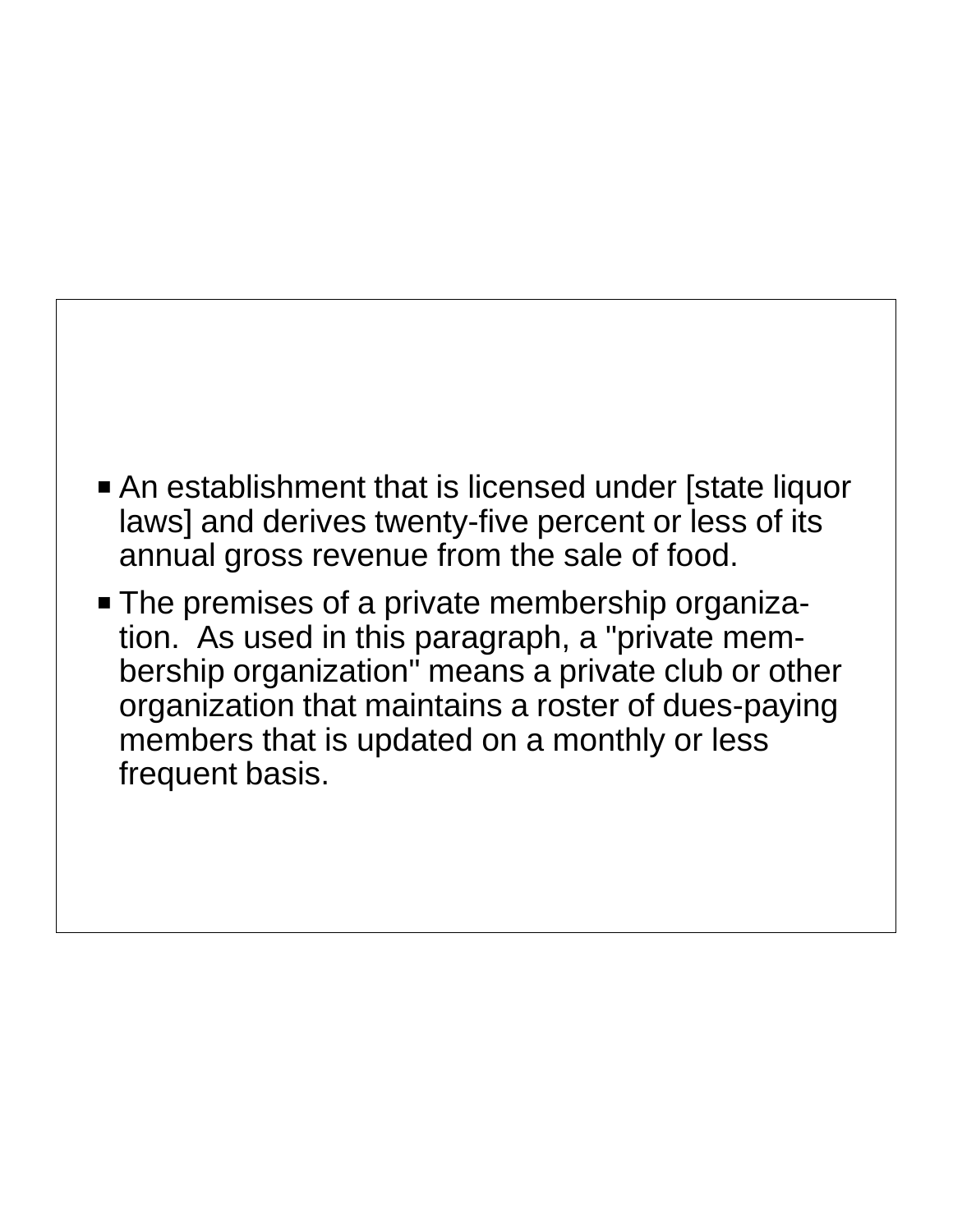

**Premises owned or rented by a bingo-raffle** licensee for the conduct of games of chance ... , while the premises are being used for the conduct of games of chance.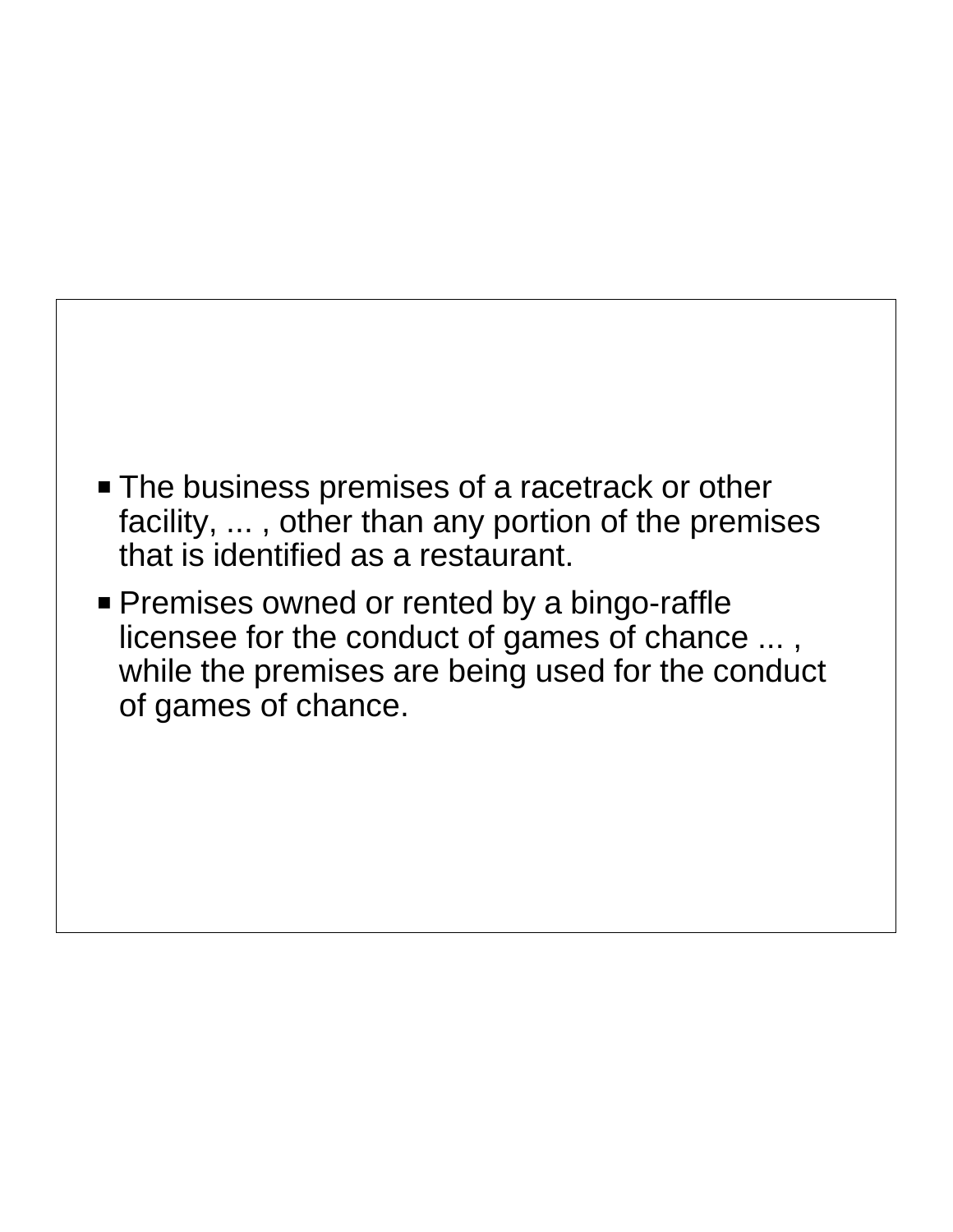All judges, clerks of a court of record, or other officers imposing or receiving fines collected pursuant to or as a result of a conviction of any persons for a violation of any provision of this part 2 shall transmit all such moneys so collected in the following manner:

(a) Seventy-five percent of any such fine for a violation occurring within the corporate limits of a city, town, or city and county shall be transmitted to the treasurer or chief financial officer of said city, town, or city and county, and the remaining twenty-five percent shall be transmitted to the *state* treasurer, who shall credit the same to the general fund.

 (b) Seventy-five percent of any fine for a violation occurring outside the corporate limits of a city or town shall be transmitted to the treasurer of the county in which the city or town is located, and the remaining twenty-five percent shall be transmitted to the state treasurer, who shall credit the same to the general fund.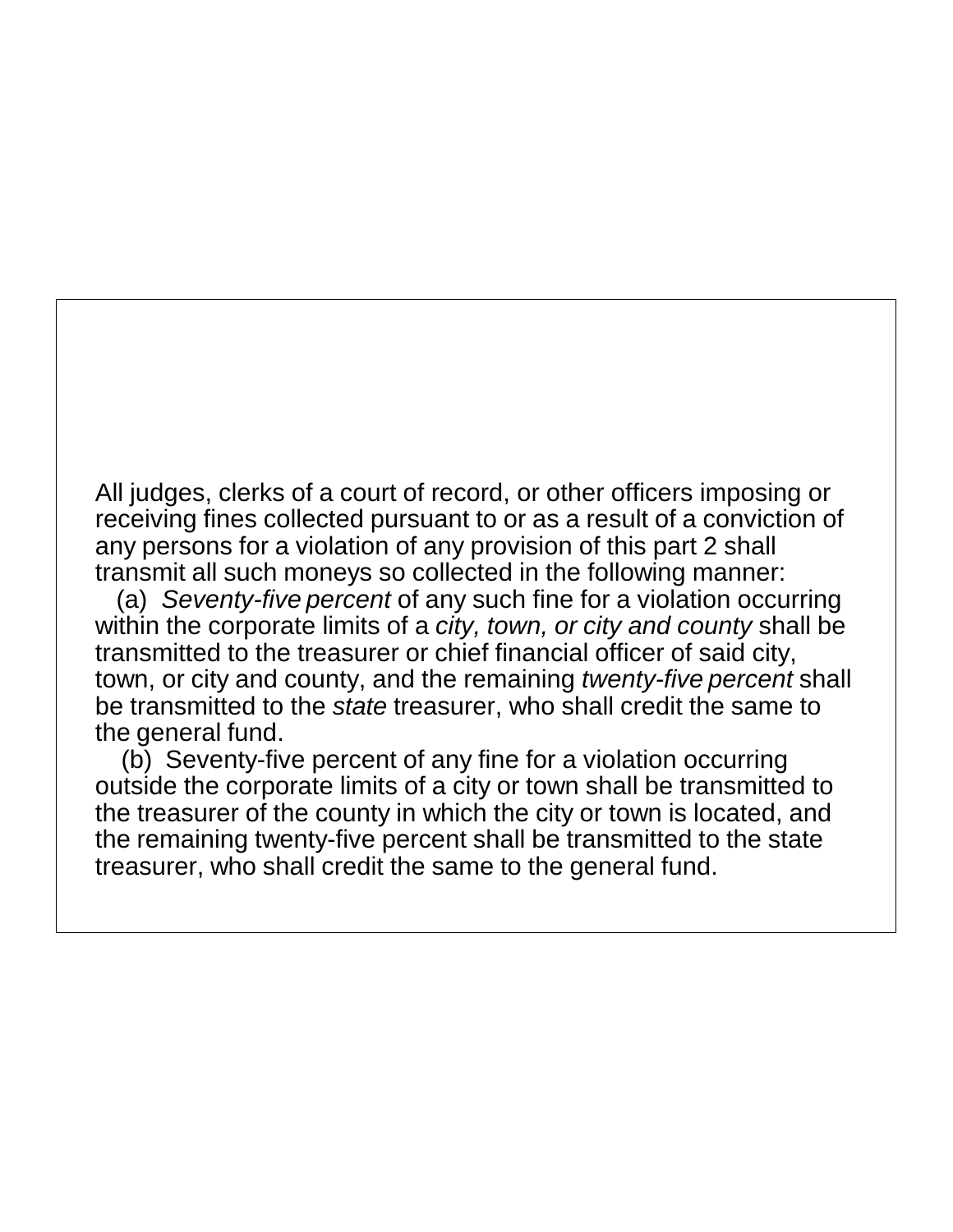A person who violates this part 2 is guilty of a class 2 petty offense and, upon conviction thereof, shall be punished by a fine not to exceed two hundred dollars for a first violation within a calendar year, a fine not to exceed three hundred dollars for a second violation within a calendar year, and a fine not to exceed five hundred dollars for each additional violation within a calendar year. Each day of a continuing violation shall be deemed a separate violation.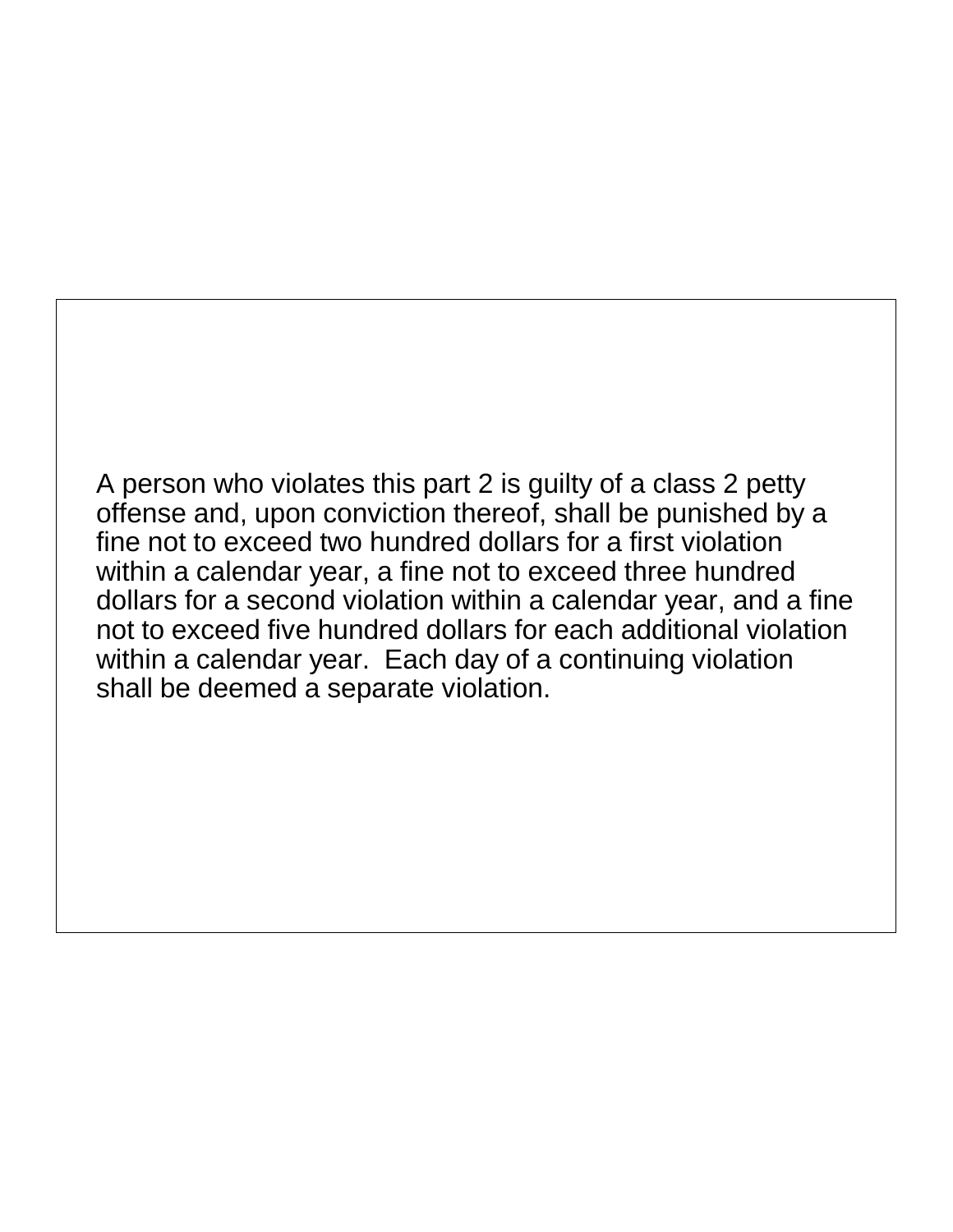#### **Sleeper!**

"Cigar-tobacco bar" means a bar that, in the calendar year ending December 31, 2005, generated at least five percent or more of its total annual gross income or fifty thousand dollars in annual sales from the on-site sale of tobacco products and the rental of on-site humidors, not including any sales from vending machines. In any calendar year after December 31, 2005, a bar that fails to generate at least five percent of its total annual gross income or fifty thousand dollars in annual sales from the on-site sale of tobacco products and the rental of on-site humidors shall not be defined as a "cigar-tobacco bar" and shall not thereafter be included in the definition regardless of sales figures.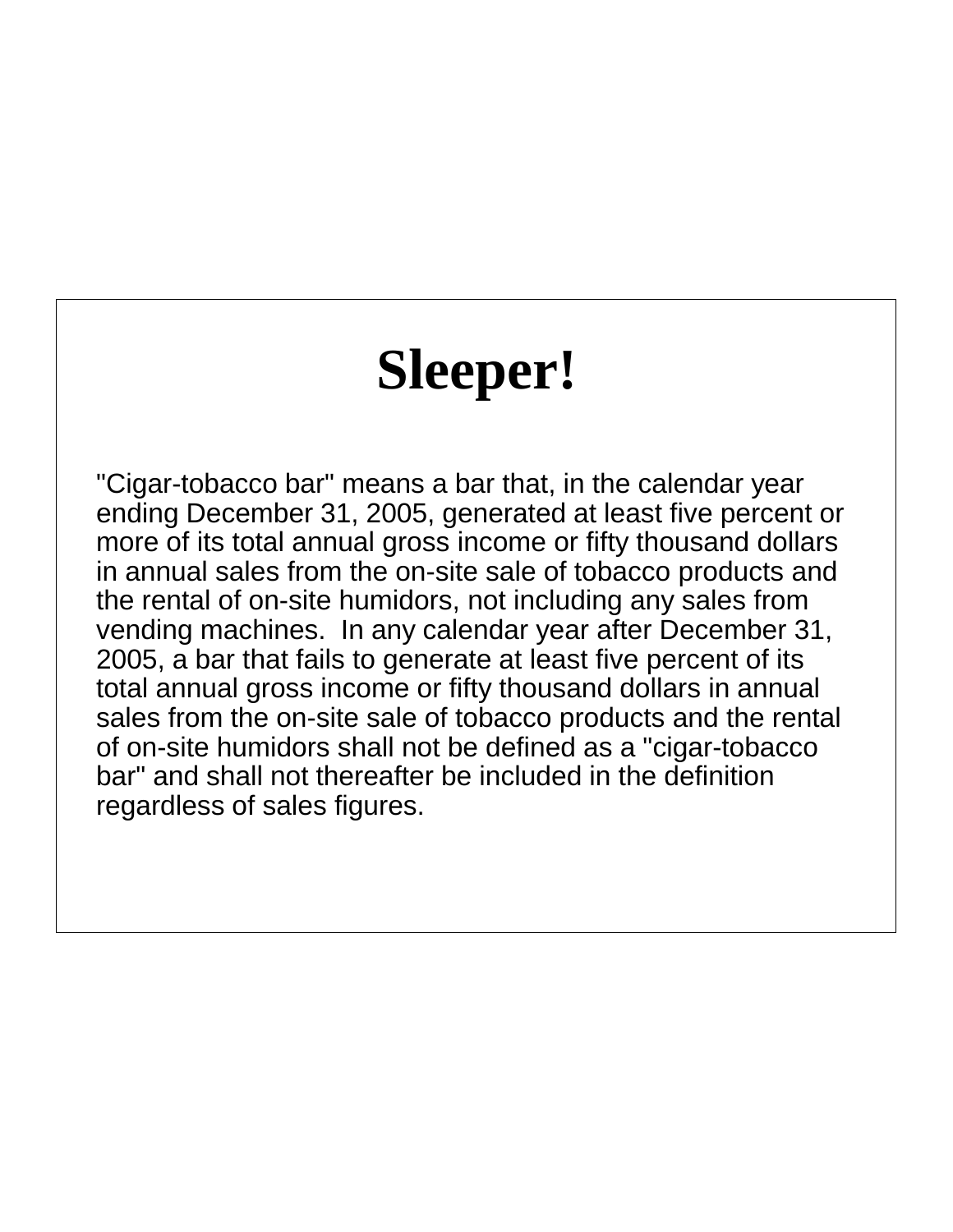"Cigar bar" means a business that prohibits the entry of persons under the age of eighteen (18) and that can demonstrate that the marketing and sale of cigars or other tobacco products generated at least ten percent (10%) of its gross revenues.

(Denver city ordinance, adopted 2003)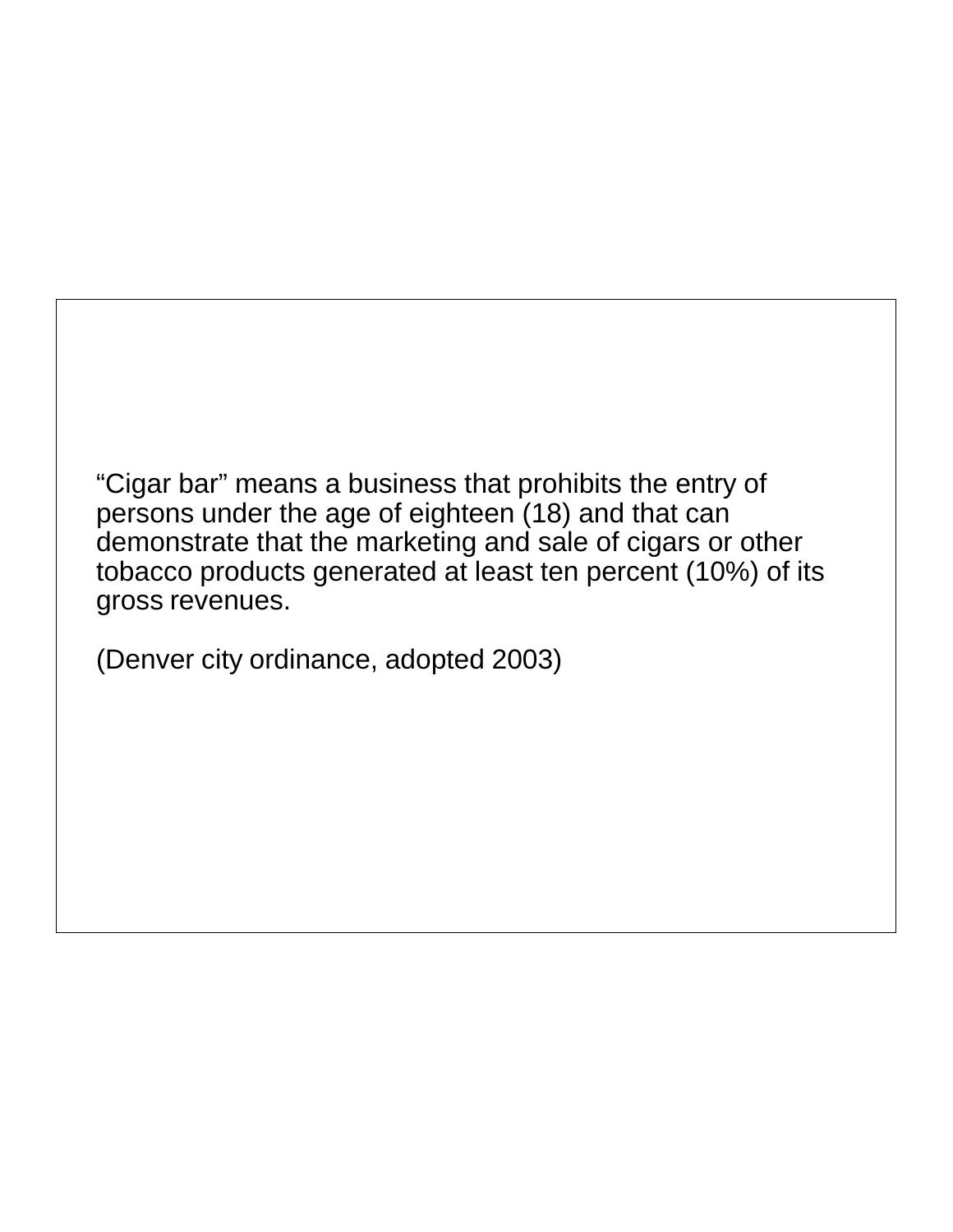"Cigar-tobacco bar" means a bar that, in the calendar year ending December 31, 2005, generated at least five percent or more of its total annual gross income or fifty thousand dollars in annual sales from the on-site sale of tobacco products and the rental of on-site humidors, not including any sales from vending machines. In any calendar year after December 31, 2005, a bar that fails to generate at least five percent of its total annual gross income or fifty thousand dollars in annual sales from the on-site sale of tobacco products and the rental of on-site humidors shall not be defined as a "cigar-tobacco bar" and shall not thereafter be included in the definition regardless of sales figures.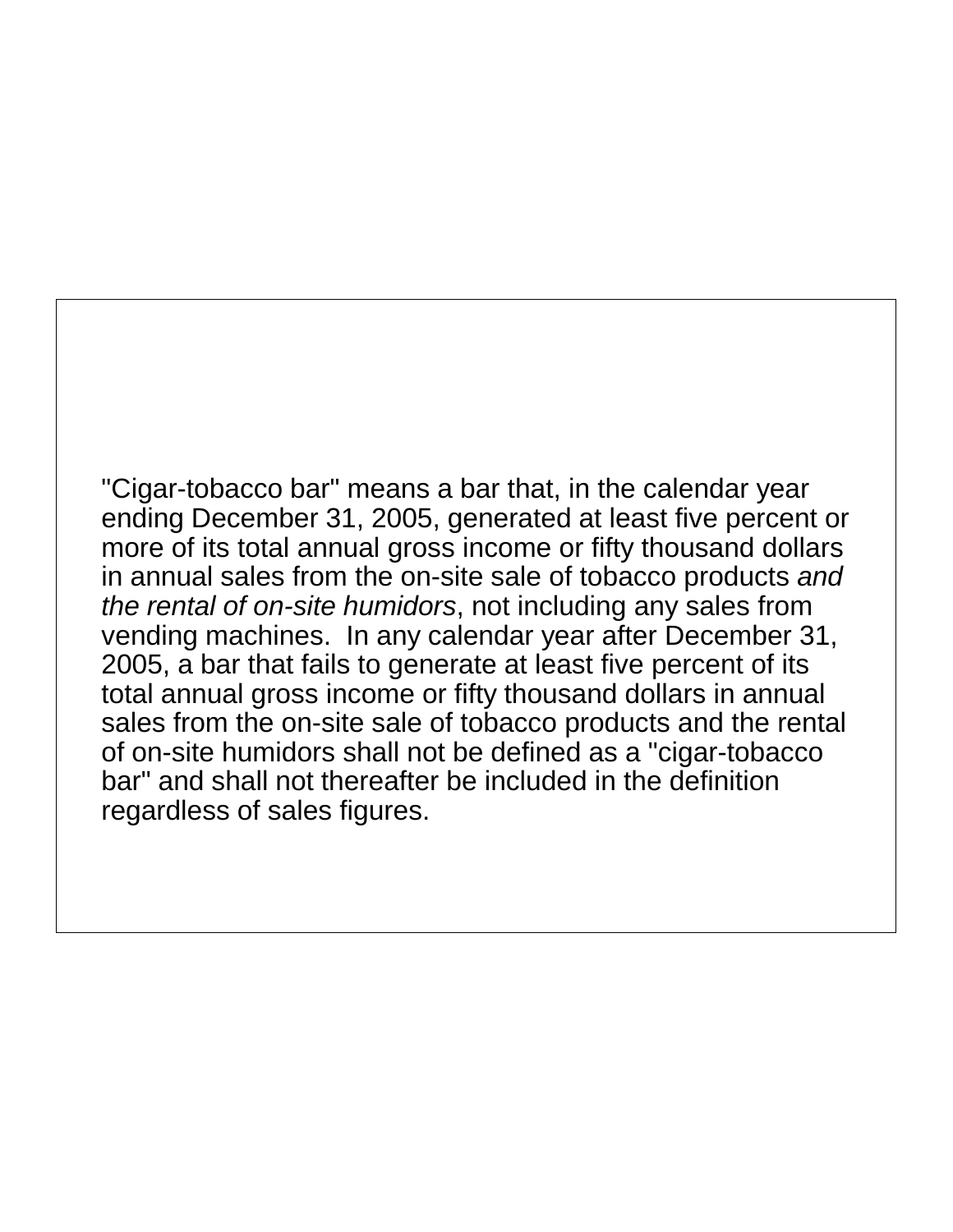#### **H.B. 07-1108**

A nice try falls short

- " ... annual sales from *both* the on-site sale of cigars or cigar tobacco and the rental of on-site humidors, not including any sales of cigarettes or any sales from vending machines."
- **Exercification by either local gov't or state revenue** department
- **Posting of certificate** 
	- $\triangleright$  Valid certificate = prima facie proof of compliance
	- $\triangleright$  No posting = conclusive presumption of noncompliance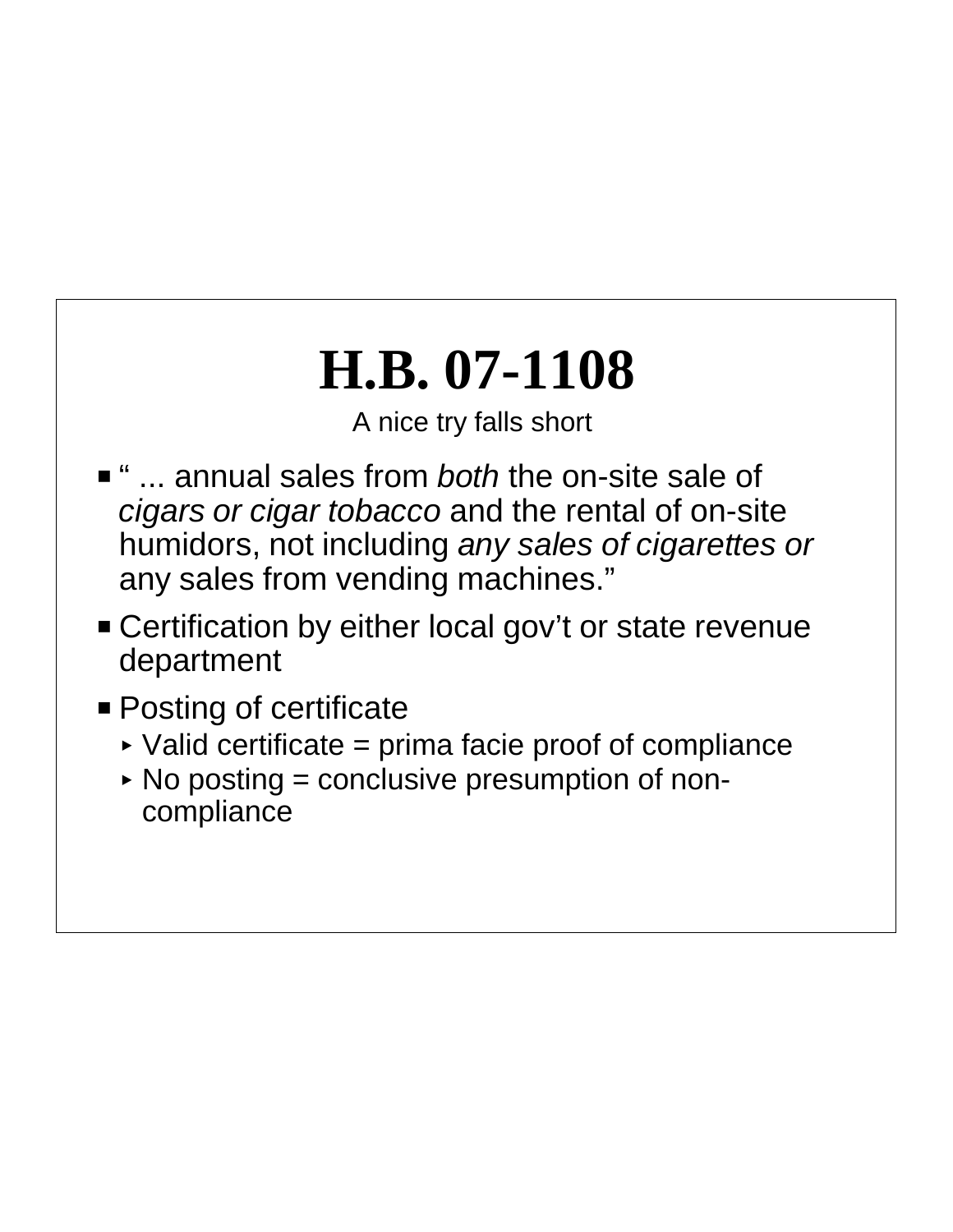#### Coalition for Equal Rights, Inc., v. Owens 458 F. Supp. 2d 1251 (D. Colo. 2006)

10th Circuit appeal no. 06-1511